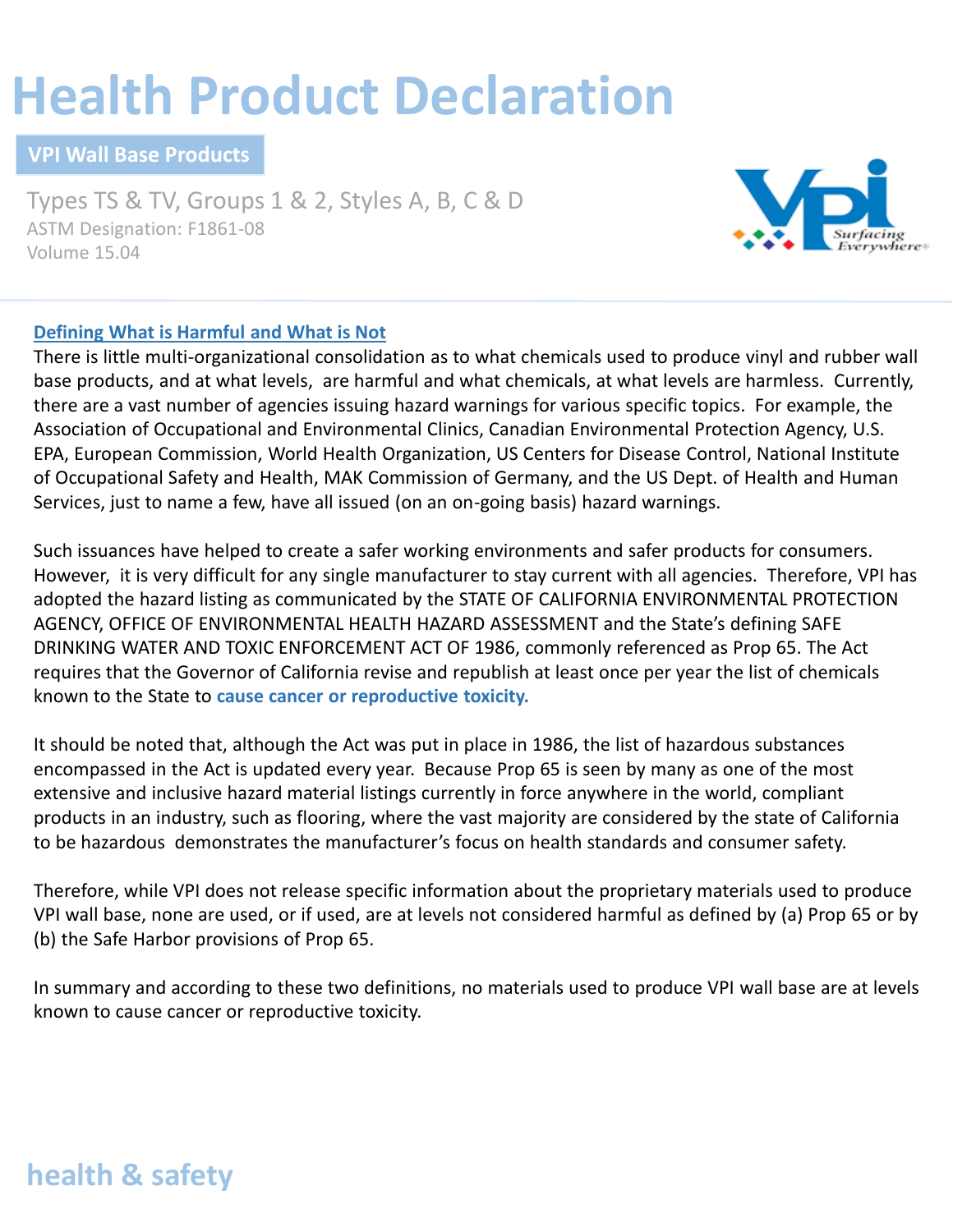| Name                                                                                                                                                                                                                                                                                                                 | <b>Wall Base</b>                                                                                                  |                                                                                                                                                                     |                    |                                       |     |                       | 1.0 |
|----------------------------------------------------------------------------------------------------------------------------------------------------------------------------------------------------------------------------------------------------------------------------------------------------------------------|-------------------------------------------------------------------------------------------------------------------|---------------------------------------------------------------------------------------------------------------------------------------------------------------------|--------------------|---------------------------------------|-----|-----------------------|-----|
| Product ID                                                                                                                                                                                                                                                                                                           | <b>Wall Base</b>                                                                                                  | Classification                                                                                                                                                      |                    | CSI Masterformat: 09 65 13            |     |                       |     |
| Website                                                                                                                                                                                                                                                                                                              | http://www.vpicorp.com/wall-base/                                                                                 |                                                                                                                                                                     |                    |                                       |     |                       |     |
| Manufacturer                                                                                                                                                                                                                                                                                                         | <b>VPI Corporation</b>                                                                                            | Contact Name Harlan Reid                                                                                                                                            |                    |                                       |     |                       |     |
| Address                                                                                                                                                                                                                                                                                                              | 3123 South 9th St                                                                                                 | Title                                                                                                                                                               |                    | <b>Director of Technical Services</b> |     | <b>Health Product</b> |     |
| Address Line 2                                                                                                                                                                                                                                                                                                       |                                                                                                                   | Phone                                                                                                                                                               | 920-451-5860       |                                       |     | <b>DECLARATION</b>    |     |
|                                                                                                                                                                                                                                                                                                                      | City, State, Code Sheboygan, WI 53081                                                                             | Email                                                                                                                                                               | hcreid@vpicorp.com |                                       |     |                       |     |
| VPI Wall Base, in vinyl or rubber, is a zero VOC product to be installed using VPI 600 one part adhesive. This<br>Description<br>document, however, only pertains to the actual wall base product. Please, refer to the appropriate HPD for the<br>adhesive to be used during the installation for more information. |                                                                                                                   |                                                                                                                                                                     |                    |                                       |     |                       |     |
| <b>Release Date</b>                                                                                                                                                                                                                                                                                                  | 12-Jan-2015                                                                                                       | Self-declared                                                                                                                                                       |                    |                                       |     |                       |     |
| <b>Expiry Date</b>                                                                                                                                                                                                                                                                                                   | 11-Jan-2018                                                                                                       | <b>Second Party</b>                                                                                                                                                 |                    | Certifier                             | N/A |                       |     |
| <b>HPD URL</b>                                                                                                                                                                                                                                                                                                       |                                                                                                                   | <b>Third Party</b>                                                                                                                                                  |                    | Certificate #                         |     |                       |     |
| <b>SUMMARY</b>                                                                                                                                                                                                                                                                                                       |                                                                                                                   |                                                                                                                                                                     |                    |                                       |     |                       |     |
|                                                                                                                                                                                                                                                                                                                      | The content of this product was assessed for health hazard warnings as required using                             |                                                                                                                                                                     |                    |                                       |     |                       |     |
| <b>Residuals Disclosure</b>                                                                                                                                                                                                                                                                                          |                                                                                                                   | Full Disclosure of Intentional Ingredients                                                                                                                          |                    |                                       |     | Yes                   | lNo |
| Measured 100 ppm (ideal)                                                                                                                                                                                                                                                                                             | Full Disclosure of Known Hazards<br>X IN <sub>o</sub><br>Yes                                                      |                                                                                                                                                                     |                    |                                       |     |                       |     |
|                                                                                                                                                                                                                                                                                                                      | Measured 1000 ppm<br><b>Disclosure Notes</b>                                                                      |                                                                                                                                                                     |                    |                                       |     |                       |     |
|                                                                                                                                                                                                                                                                                                                      | While VPI does not release specific information about the proprietary materials<br>Predicted by process chemistry |                                                                                                                                                                     |                    |                                       |     |                       |     |
|                                                                                                                                                                                                                                                                                                                      | As per MSDS (1,000 & 10,000 ppm)                                                                                  | used to produce VPI wall base products, none are used, or if used, are at levels<br>in the final product not considered harmful as defined by (a) Prop 65 or by (b) |                    |                                       |     |                       |     |
| Not disclosed                                                                                                                                                                                                                                                                                                        |                                                                                                                   | the Safe Harbor provisions of Prop 65. Additionally, the finished products emit 0<br>g/L VOCs, as tested by Berkeley Analytical.                                    |                    |                                       |     |                       |     |
| Other                                                                                                                                                                                                                                                                                                                |                                                                                                                   |                                                                                                                                                                     |                    |                                       |     |                       |     |
| Contents in Descending Order of Quantity (if the area below is full, refer to the following pages for additional listings)                                                                                                                                                                                           |                                                                                                                   |                                                                                                                                                                     |                    |                                       |     |                       |     |

| Hazards                                                          | Highest concern GreenScreen score - no ingredients benchmarked      |
|------------------------------------------------------------------|---------------------------------------------------------------------|
| <b>IPBT</b><br>Development                                       | Land toxicity<br>Neurotoxicity<br>Multiple                          |
| (Persistent and<br>Reproductive<br><b>Bioaccumulative Toxic)</b> | Physical hazard<br>Mammal<br>Unknown                                |
| Endocrine<br>Cancer                                              | Skin or Eye<br>Global warming                                       |
| <b>Gene mutation</b><br><b>Respiratory</b>                       | Aquatic toxicity<br>Ozone depletion                                 |
| <b>Total VOC Content</b>                                         |                                                                     |
| Material (g/l)                                                   | Does the product contain exempt VOCs?<br>IN/A<br>Yes<br><b>I</b> No |
| Regulatory (g/l)                                                 | N/A<br>Are VOC-free tints available?<br>Yes<br><b>INo</b>           |
| <b>Content Notes</b>                                             |                                                                     |
|                                                                  |                                                                     |

Certifications and Compliance (if the area below is full, refer to the following pages for additional listings) VOC Emissions VOC Content

.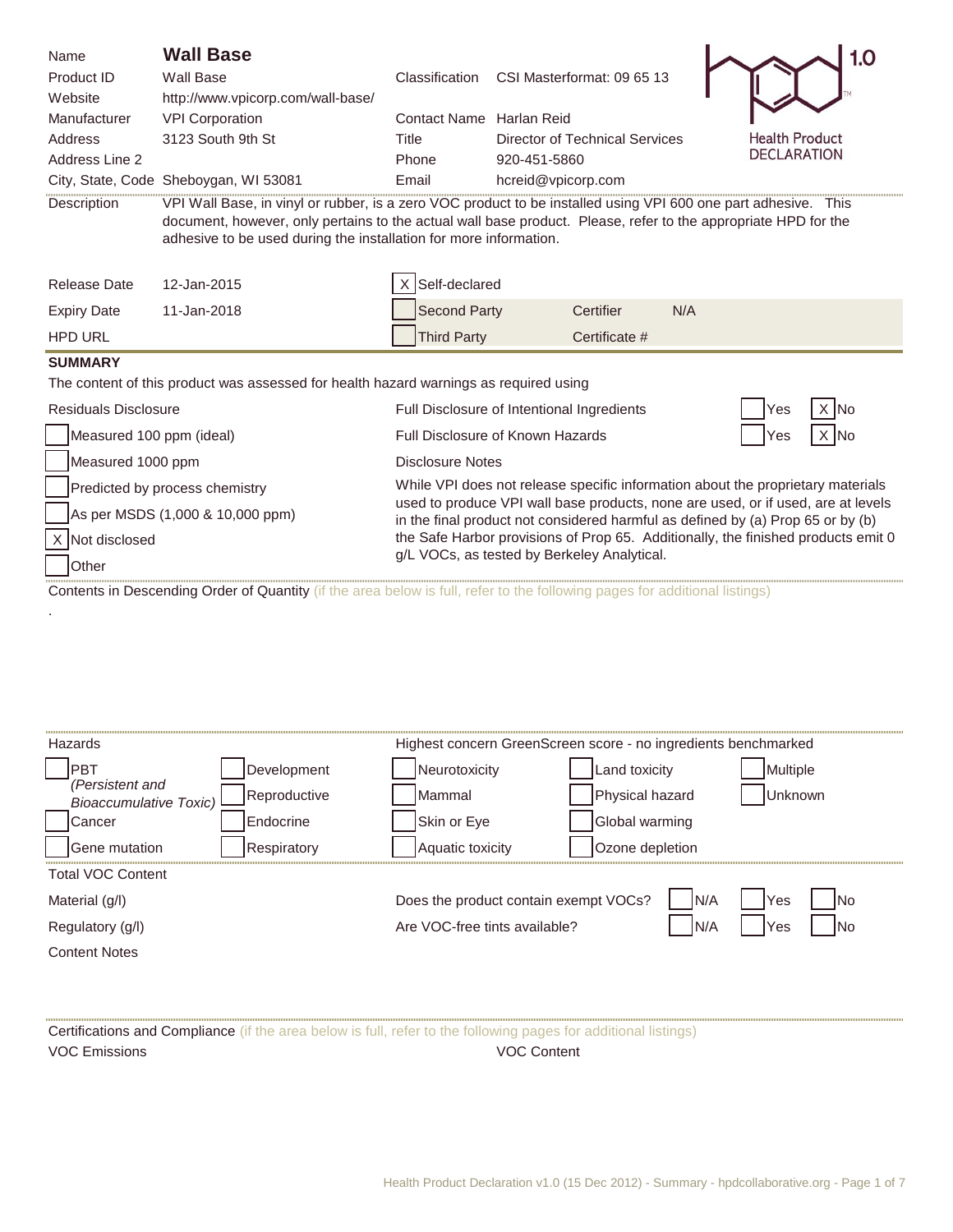The HPD Standard is solely a declaration of product content and direct health hazards associated with exposure to its individual contents. It is not a full assessment of environmental impacts from the life cycle of this product. It is not an assessment of risks associated with actual use of the product. It does not address the potential health impacts of substances used or created during manufacture that do not appear in the final product as residuals, nor substances created during combustion or other degradation processes.

This Health Product Declaration was generated following the requirements of the noted Standard version and is valid for a total of three years after date of issue or three months after a substantive change of product contents occurs. Users should verify that this Health Product Declaration is compliant with the most current version of the HPD Standard. Accuracy of claims made in this Health Product Declaration is the sole responsibility of the listed manufacturer and certifier (if applicable). The HPD Collaborative does not warrant any claim made herein, explicit or implicit. The HPD Standard is an "open standard" developed and managed by the HPD Collaborative, a nonprofit organization. For more information, visit hpdcollaborative.org.

#### **CONTENT IN DESCENDING ORDER OF QUANTITY**

BO: Both post industrial and post consumer; Nano: comprised of nanoscale particles or nanotechnology. *All ingredients must be assessed for health warnings against Priority Hazard Lists, regardless of disclosure level. Priority Hazard Lists and information on the GreenScreen Benchmarks can be found at*  GS: GreenScreen Benchmark; RC: Recycled Content, PC: Post Consumer, PI: Post Industrial (Pre-consumer),

| Ingredient Name |                  | number | % Weight GS RC Nano Role |  |  |
|-----------------|------------------|--------|--------------------------|--|--|
| Hazard A        | <b>Warning A</b> |        |                          |  |  |
| Hazard B        | <b>Warning B</b> |        |                          |  |  |
| Hazard C        | Warning C        |        |                          |  |  |
| Hazard D        | Warning D        |        |                          |  |  |
| Hazard E        | Warning E        |        |                          |  |  |
| <b>Notes</b>    |                  |        |                          |  |  |
|                 |                  |        |                          |  |  |
|                 |                  |        |                          |  |  |
|                 |                  |        |                          |  |  |
|                 |                  |        |                          |  |  |
|                 |                  |        |                          |  |  |
|                 |                  |        |                          |  |  |
|                 |                  |        |                          |  |  |
|                 |                  |        |                          |  |  |
|                 |                  |        |                          |  |  |
|                 |                  |        |                          |  |  |
|                 |                  |        |                          |  |  |
|                 |                  |        |                          |  |  |
|                 |                  |        |                          |  |  |
|                 |                  |        |                          |  |  |
|                 |                  |        |                          |  |  |
|                 |                  |        |                          |  |  |
|                 |                  |        |                          |  |  |
|                 |                  |        |                          |  |  |
|                 |                  |        |                          |  |  |
|                 |                  |        |                          |  |  |
|                 |                  |        |                          |  |  |
|                 |                  |        |                          |  |  |
|                 |                  |        |                          |  |  |
|                 |                  |        |                          |  |  |
|                 |                  |        |                          |  |  |
|                 |                  |        |                          |  |  |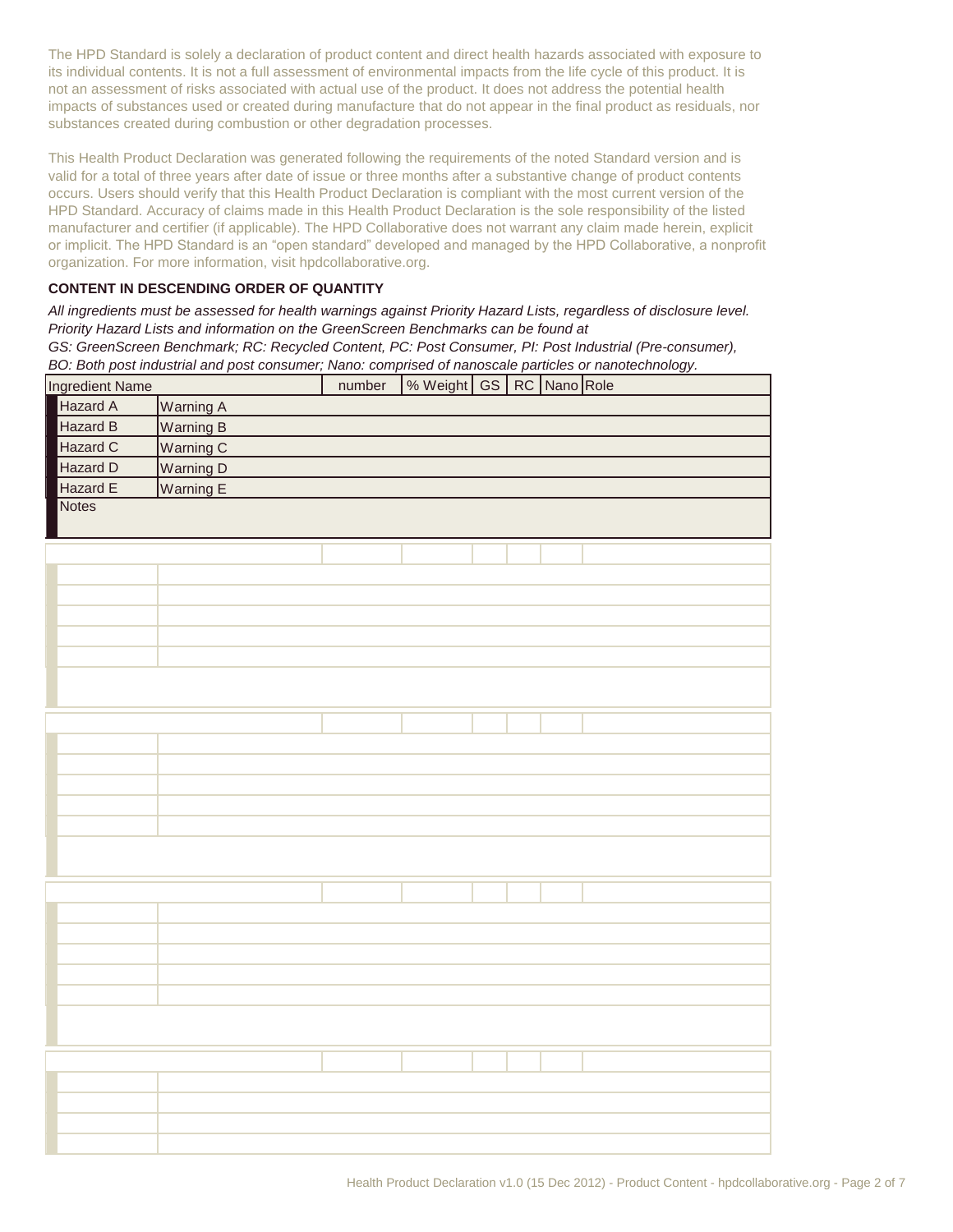#### **CERTIFICATIONS AND COMPLIANCE**

*Certifying Party = Self declaration : Manufacturer's self-declaration; Independent lab : Manufacturer's self-declaration using results from an independent lab and declaration of conformance. Second Party: Verification by trade association or other interested party; Third Party: Verification by independent certifier (ideal). Applicable facilities = Manufacturing sites to which testing applies.* 

| Type                 | Standard or Certification    |                   |                    | Certifier or Laboratory                     |  |  |
|----------------------|------------------------------|-------------------|--------------------|---------------------------------------------|--|--|
|                      | <b>Certifying Party</b>      | <b>Issue Date</b> | <b>Expiry Date</b> | <b>Certificate URL</b>                      |  |  |
|                      | <b>Applicable Facilities</b> |                   |                    | <b>Certification &amp; Compliance Notes</b> |  |  |
| <b>VOC Emissions</b> |                              |                   |                    |                                             |  |  |
| (interior products   |                              |                   |                    |                                             |  |  |
| only)                |                              |                   |                    |                                             |  |  |
|                      |                              |                   |                    |                                             |  |  |
| <b>VOC Content</b>   |                              |                   |                    |                                             |  |  |
| (wet applied only)   |                              |                   |                    |                                             |  |  |
|                      |                              |                   |                    |                                             |  |  |
|                      |                              |                   |                    |                                             |  |  |
|                      |                              |                   |                    |                                             |  |  |
| Recycled Content     |                              |                   |                    |                                             |  |  |
|                      |                              |                   |                    |                                             |  |  |
|                      |                              |                   |                    |                                             |  |  |
| Other                |                              |                   |                    |                                             |  |  |
|                      |                              |                   |                    |                                             |  |  |
|                      |                              |                   |                    |                                             |  |  |
|                      |                              |                   |                    |                                             |  |  |
| Other                |                              |                   |                    |                                             |  |  |
|                      |                              |                   |                    |                                             |  |  |
|                      |                              |                   |                    |                                             |  |  |
|                      |                              |                   |                    |                                             |  |  |
| Other                |                              |                   |                    |                                             |  |  |
|                      |                              |                   |                    |                                             |  |  |
|                      |                              |                   |                    |                                             |  |  |
| Other                |                              |                   |                    |                                             |  |  |
|                      |                              |                   |                    |                                             |  |  |
|                      |                              |                   |                    |                                             |  |  |
|                      |                              |                   |                    |                                             |  |  |
| Other                |                              |                   |                    |                                             |  |  |
|                      |                              |                   |                    |                                             |  |  |
|                      |                              |                   |                    |                                             |  |  |
|                      |                              |                   |                    |                                             |  |  |
| Other                |                              |                   |                    |                                             |  |  |
|                      |                              |                   |                    |                                             |  |  |
|                      |                              |                   |                    |                                             |  |  |
|                      |                              |                   |                    |                                             |  |  |
| Other                |                              |                   |                    |                                             |  |  |
|                      |                              |                   |                    |                                             |  |  |
|                      |                              |                   |                    |                                             |  |  |
|                      |                              |                   |                    |                                             |  |  |
|                      |                              |                   |                    |                                             |  |  |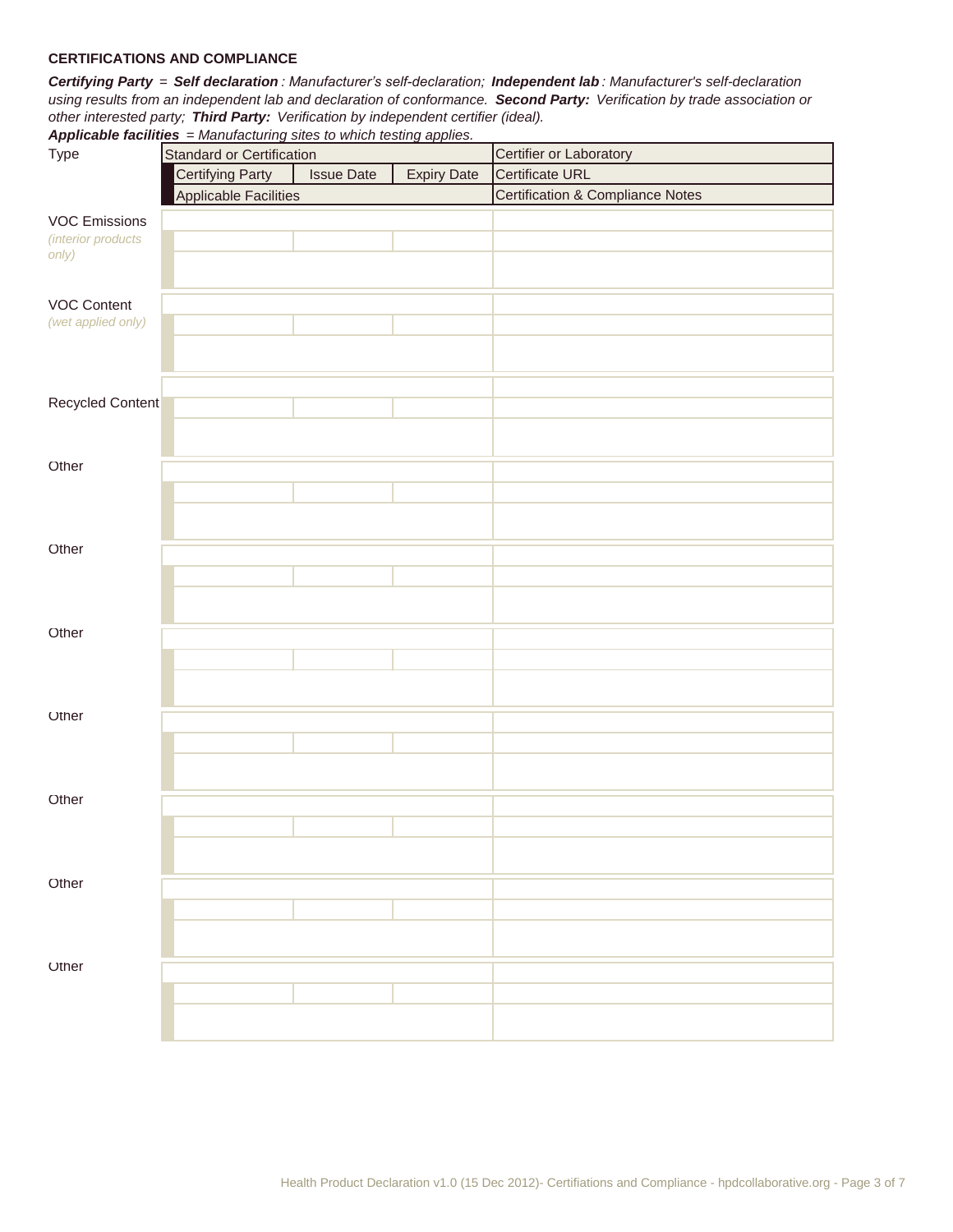#### **ACCESSORY MATERIALS**

*This section is for additional products required by warranty or recommended by the manufacturer for installation (such as adhesives, fasteners, or factory coatings) or for maintenance, cleaning, or operations. Refer to Health Product Declarations, published separately,* 

|      | for a complete view of these products. Note: This declaration is not intended to address hazards of the installation process.                 |                                              |  |  |  |  |  |
|------|-----------------------------------------------------------------------------------------------------------------------------------------------|----------------------------------------------|--|--|--|--|--|
|      | Required or recommended product                                                                                                               | URL for companion Health Product Declaration |  |  |  |  |  |
|      | Condition when required or recommended and/or other notes                                                                                     |                                              |  |  |  |  |  |
| 01   | <b>VPI 600</b>                                                                                                                                |                                              |  |  |  |  |  |
|      | A simple to use zero VOC waterborne acrylic adhesive for use with VPI vinyl or rubber wall base. For above grade use on porous<br>walls only. |                                              |  |  |  |  |  |
|      |                                                                                                                                               |                                              |  |  |  |  |  |
|      |                                                                                                                                               |                                              |  |  |  |  |  |
| 03   |                                                                                                                                               |                                              |  |  |  |  |  |
|      |                                                                                                                                               |                                              |  |  |  |  |  |
| 04   |                                                                                                                                               |                                              |  |  |  |  |  |
|      |                                                                                                                                               |                                              |  |  |  |  |  |
| 05   |                                                                                                                                               |                                              |  |  |  |  |  |
|      |                                                                                                                                               |                                              |  |  |  |  |  |
| 06   |                                                                                                                                               |                                              |  |  |  |  |  |
|      |                                                                                                                                               |                                              |  |  |  |  |  |
| 07   |                                                                                                                                               |                                              |  |  |  |  |  |
|      |                                                                                                                                               |                                              |  |  |  |  |  |
| 08   |                                                                                                                                               |                                              |  |  |  |  |  |
|      |                                                                                                                                               |                                              |  |  |  |  |  |
| 09   |                                                                                                                                               |                                              |  |  |  |  |  |
|      |                                                                                                                                               |                                              |  |  |  |  |  |
| $10$ |                                                                                                                                               |                                              |  |  |  |  |  |
|      |                                                                                                                                               |                                              |  |  |  |  |  |
| 11   |                                                                                                                                               |                                              |  |  |  |  |  |
|      |                                                                                                                                               |                                              |  |  |  |  |  |
| 12   |                                                                                                                                               |                                              |  |  |  |  |  |
|      |                                                                                                                                               |                                              |  |  |  |  |  |
| 13   |                                                                                                                                               |                                              |  |  |  |  |  |
|      |                                                                                                                                               |                                              |  |  |  |  |  |
| 14   |                                                                                                                                               |                                              |  |  |  |  |  |
|      |                                                                                                                                               |                                              |  |  |  |  |  |
|      |                                                                                                                                               |                                              |  |  |  |  |  |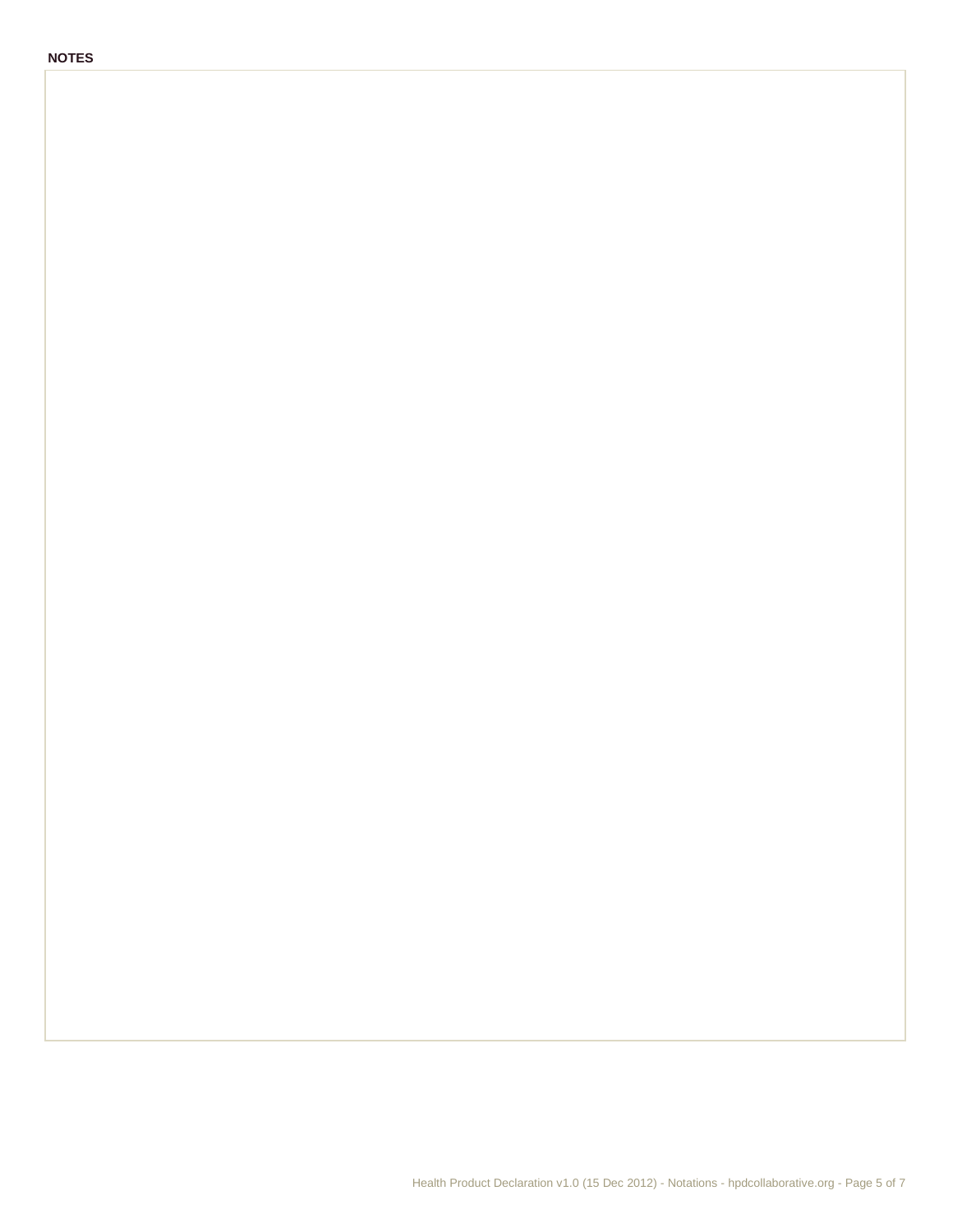| <b>Agency/List</b><br><b>Abbreviation</b> | <b>Full List Title</b>                                                                                                                                                                               | <b>Hazard Issuing Agency</b>                                                                                       | <b>URL</b>                                                                                                                             |
|-------------------------------------------|------------------------------------------------------------------------------------------------------------------------------------------------------------------------------------------------------|--------------------------------------------------------------------------------------------------------------------|----------------------------------------------------------------------------------------------------------------------------------------|
| <b>AOEC</b>                               | AOEC Exposure Codes - Asthmagen<br>List                                                                                                                                                              | Association of Occupational www.aoec.org/tools.htm<br>and Environmental Clinics                                    |                                                                                                                                        |
| <b>DSL</b>                                | <b>Canadian Environmental Protection</b><br>Act (CEPA) - Environmental Registry -<br>Domestic Substances List (DSL)                                                                                  | Environment Canada &<br><b>Health Canada</b>                                                                       | www.ec.gc.ca/CEPARegistry/subs<br>_list/dsl/dslsearch.cfm                                                                              |
| <b>EPA Action</b>                         | <b>Chemicals of Concern Action Plans</b>                                                                                                                                                             | <b>US Environmental</b><br><b>Protection Agency</b>                                                                | www.epa.gov/oppt/existingchemic<br>als/                                                                                                |
| <b>EPA PBT</b>                            | <b>Priority PBT Profiles</b>                                                                                                                                                                         | <b>US Environmental</b><br><b>Protection Agency</b>                                                                | www.epa.gov/opptintr/pbt/pubs/ch<br>eminfo.htm                                                                                         |
| EPA-C                                     | <b>Integrated Risk Information System</b><br>Database (IRIS)                                                                                                                                         | <b>US Environmental</b><br><b>Protection Agency</b>                                                                | www.epa.gov/ncea/iris/search_hu<br>man.htm                                                                                             |
| <b>EPA-GW</b>                             | Global Warming Potentials of Ozone<br><b>Depletors and Substitutes</b>                                                                                                                               | <b>US Environmental</b><br><b>Protection Agency</b>                                                                | www.epa.gov/ozone/geninfo/gwps.<br>html                                                                                                |
| EPA-ODS                                   | Ozone-Depleting Substances (ODS)<br>Class I & Class II                                                                                                                                               | <b>US Environmental</b><br><b>Protection Agency</b>                                                                | www.epa.gov/spdpublc/science/od<br>s/index.html                                                                                        |
| $EU$ CMR $(1)$                            | Regulation on the Classification,<br>Labelling and Packaging of<br>Substances and Mixtures (CLP)<br>Dangerous Substances Directive<br>(DSD) REACH Annex XVII                                         | <b>European Commission</b>                                                                                         | eur-<br>lex.europa.eu/LexUriServ/LexUriS<br>erv.do?uri=OJ:L:2007:136:0003:0<br>280:EN:PDF                                              |
| $EU$ CMR $(2)$                            | Regulation on the Classification,<br>Labelling and Packaging of<br>Substances and Mixtures (CLP) CMR<br><b>GHS Categories</b>                                                                        | <b>European Commission</b>                                                                                         | http://ec.europa.eu/enterprise/sect<br>ors/chemicals/classification/index_<br>en.htm                                                   |
| <b>EU ED</b>                              | EU Community Strategy for Endocrine European Commission<br><b>Disrupters - Priority List</b>                                                                                                         |                                                                                                                    | ec.europa.eu/environment/endocri<br>ne/strategy/substances_en.htm                                                                      |
| EU H-<br><b>Statements</b>                | Regulation on the Classification,<br>Labelling & Packaging of Substances<br>& Mixtures (CLP) Annex 6 Table 3-1 -<br>GHS Hazard code criteria                                                         | <b>European Commission</b>                                                                                         | ec.europa.eu/enterprise/sectors/c<br>hemicals/documents/classification                                                                 |
| <b>EU Ozone</b>                           | Regulation (EC) No 1005/2009 of the<br>European Parliament and of the<br>Council of 16 September 2009 on<br>substances that deplete the ozone<br>layer - Controlled substances and new<br>substances | <b>European Commission</b>                                                                                         | ec.europa.eu/environment/ozone/<br>controlled_ods.htm                                                                                  |
| <b>EU PBT</b>                             | <b>European chemical Substances</b><br>Information System (ESIS) - PBT List                                                                                                                          | <b>European Commission</b>                                                                                         | esis.jrc.ec.europa.eu/index.php?P<br>GM=pbt                                                                                            |
|                                           | EU R-Phrases Substances with EU Risk & Safety<br>Phrases (Commission Directive 67-<br>548-EEC)                                                                                                       | European Commission                                                                                                | ec.europa.eu/enterprise/sectors/c<br>hemicals/documents/classification                                                                 |
| <b>EU SVHC</b>                            | Substances of Very High Concern for<br>authorisation - REACH Annex XIV                                                                                                                               | <b>European Commission</b>                                                                                         | echa.europa.eu/chem_data/author<br>isation_process/candidate_list_tab<br>le_en.asp                                                     |
| <b>G&amp;L Neuro</b>                      | Developmental neurotoxicity of<br>industrial chemicals, List of 201<br>Chemicals known to be neurotoxic in<br>man                                                                                    | Lancet: authors Philippe<br>Grandjean & Phil Landrigan                                                             | not available                                                                                                                          |
| <b>IARC</b>                               | Monographs On the Evaluation of<br>Carcinogenic Risks to Humans                                                                                                                                      | International Agency for<br>Research on Cancer, World tion/index.php<br><b>Health Organization</b>                 | monographs.iarc.fr/ENG/Classifica                                                                                                      |
| <b>MAK</b>                                | Occupational Toxicants and MAK<br>Values: Annual Thresholds and<br>Classifications for the Workplace                                                                                                 | MAK Commission of<br>Germany                                                                                       | http://www.dfg.de/en/dfg_profile/st<br>atutory_bodies/senate/health_haz<br>ards/structure/working_groups/der<br>ivation_mak/index.html |
| NIOSH-C                                   | NIOSH Carcinogen List                                                                                                                                                                                | <b>US Centers for Disease</b><br>Control, National Institute of npotocca.html<br>Occupational Safety and<br>Health | www.cdc.gov/niosh/topics/cancer/                                                                                                       |